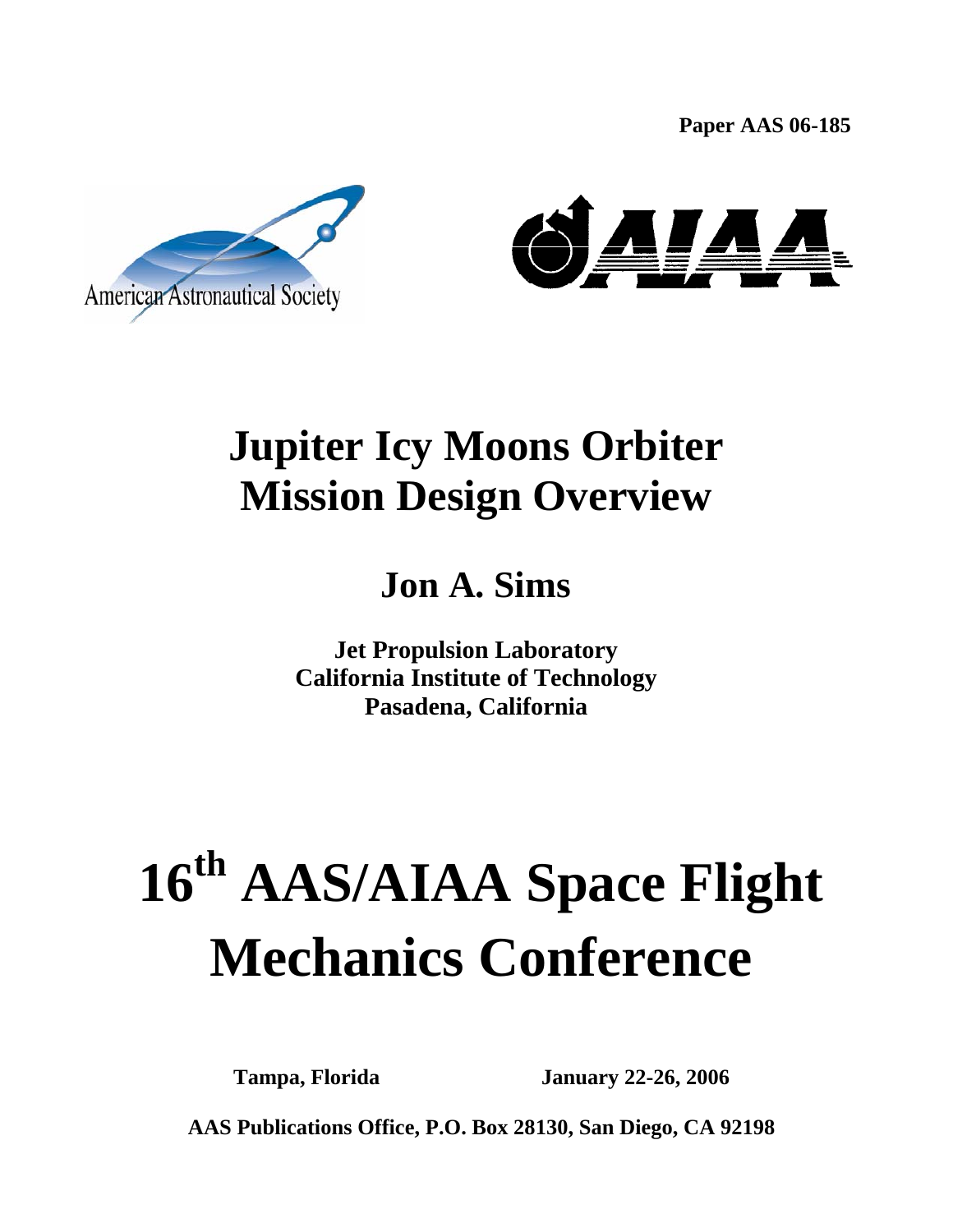#### **JUPITER ICY MOONS ORBITER MISSION DESIGN OVERVIEW**

#### **Jon A. Sims[\\*](#page-1-0)**

An overview of the design of a possible mission to three large moons of Jupiter (Callisto, Ganymede, and Europa) is presented. The potential Jupiter Icy Moons Orbiter (JIMO) mission uses ion thrusters powered by a nuclear reactor to transfer from Earth to Jupiter and enter a low-altitude science orbit around each of the moons. The combination of very limited control authority and significant multibody dynamics resulted in some aspects of the trajectory design being different than for any previous mission. The results of several key trades, innovative trajectory types and design processes, and remaining issues are presented.

#### **INTRODUCTION**

1

Europa is one of the highest priority targets for planetary science. The potential exists for a liquid water ocean under a crust of ice, and with liquid water comes the enticing prospect of life. Unfortunately, Europa is deep in the gravity well of Jupiter and within an intense radiation environment, making an extended mission at Europa extremely challenging. The Galileo mission flew by Europa several times and acquired evidence for the existence of an ocean. The Europa Orbiter project began in the late 1990s and neared completion of the formulation phase before being cancelled in 2001.

In 2002, NASA began seriously considering the use of nuclear reactors for planetary missions. The immense power available from the reactors would open up a new era in planetary exploration, enabling the use of high-power science instruments, high data rate communications, and advanced electric propulsion. Concept studies for a mission to three large moons of Jupiter, including Europa, were completed in 2002, and the Jupiter Icy Moons Orbiter (JIMO) project began Phase A in 2003. The objectives of JIMO were both technological (develop a safe nuclear reactor powered spacecraft) and scientific (explore the three icy moons of Jupiter). Several requirements were placed on the project, including the use of nuclear electric propulsion, accommodation of a large scientific payload, reaching the Jovian system by 2021, and achievement of low-altitude science orbits around Callisto, Ganymede, and Europa.

A mission transferring from Earth to Jupiter and into low-altitude orbits at three massive moons at Jupiter requires a large amount of  $\Delta V$ . In order to make this mission feasible, an efficient propulsion system is required. With the large amount of power available from the nuclear reactor, nuclear electric propulsion was a logical choice.

<span id="page-1-0"></span>Senior Member of Engineering Staff, Guidance, Navigation, and Control Section; Jet Propulsion Laboratory, California Institute of Technology, Mail Stop 301-140L, 4800 Oak Grove Drive, Pasadena, California 91109-8099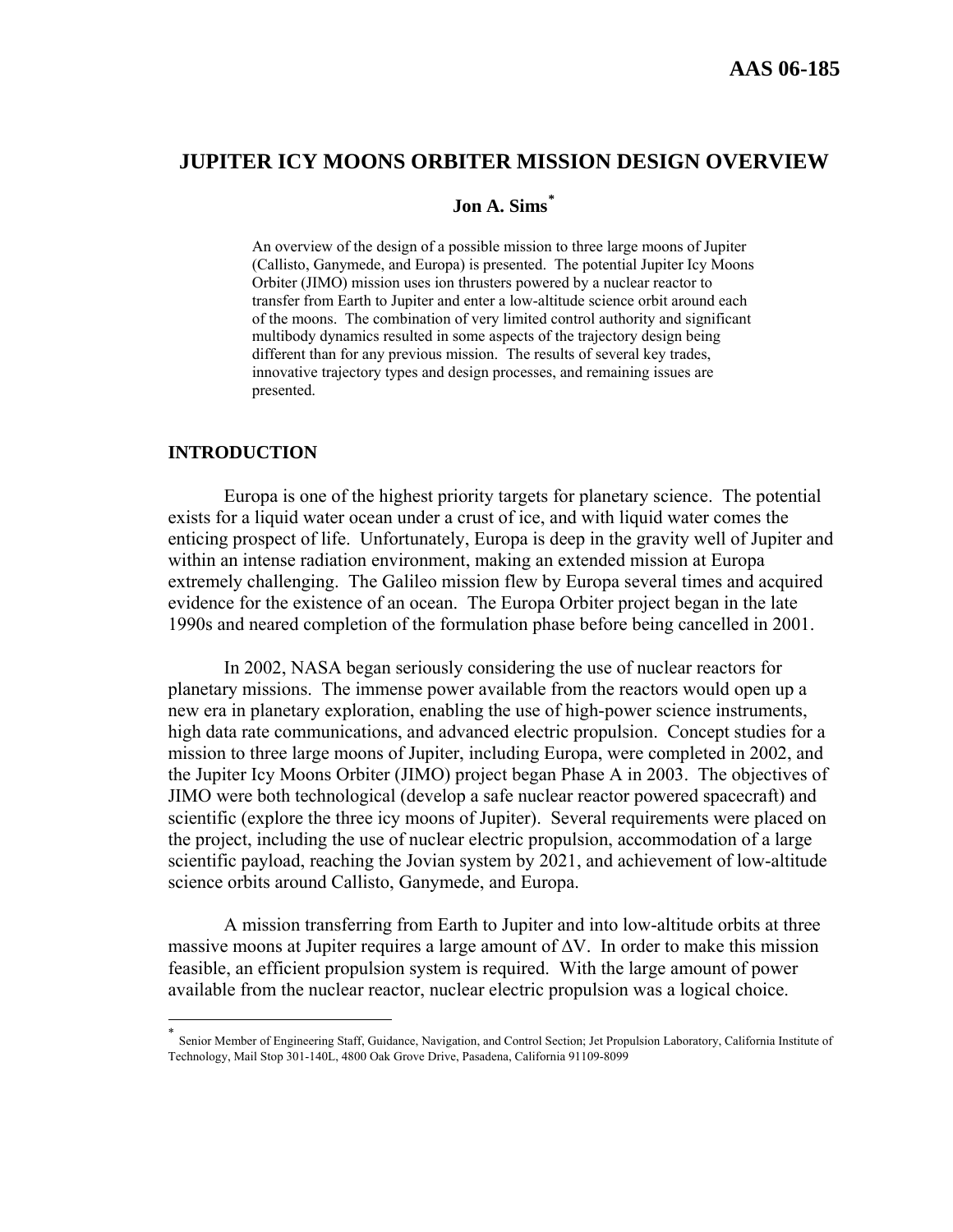However, even though the power available for propulsion is substantial, the large mass inherent in a system using a nuclear reactor results in a low thrust-to-mass ratio for the spacecraft.

 The dynamical environment at Jupiter is complex. The trajectories at Jupiter are governed by multiple gravitational fields and spend considerable time in regions of space in which more than one body is exhibiting significant influence on the spacecraft. With appropriate design techniques, we can find very efficient pathways by taking advantage of these intricate dynamics. An additional complexity results from the very low acceleration capability of the spacecraft. We are virtually being churned around by the ocean while using an oar for control. We must choose our strokes carefully and deliberately. The combination of very limited control authority and significant multibody dynamics results in some aspects of the trajectory design being different than for any previous mission.

A challenging aspect for low-thrust mission design in general is that the trajectory design is closely coupled with other project elements, even at an early stage. The trajectory depends on the launch vehicle capability, the mass of the spacecraft, characteristics of the power and propulsion subsystems, and capabilities of the attitude control. With JIMO being the first mission powered by a nuclear reactor, this coupling proved even more challenging since the system parameters had large uncertainties initially and significant external constraints as the design progressed.

 This paper presents an overview of the mission design for the JIMO mission through the cancellation of the project in 2005. As has been described, there were many new and challenging aspects of the mission, requiring new tools and innovative techniques to be developed as we proceeded. We performed a wide variety of trades and developed fully integrated, high fidelity trajectories from interplanetary injection through the end of the mission. (The reference trajectory referred to later in this paper is the latest one that was completed.) Much of the work has been documented in papers. (See References 1-41.) This paper summarizes some of the key trades and results. More details are provided in the references.

#### **INTERPLANETARY TRANSFER**

 An extensive database of direct interplanetary trajectories was created in order to be able to quickly perform broad trades in system parameters such as power, specific impulse, and mass. When coupled with subsystem mass models and potential launch vehicle capabilities, the database was used to explore a large trade space constrained by technological and other practical considerations. We could then focus on regions with reasonable system parameters and good mission characteristics.

 Several options were considered for departure from Earth. The most appropriate option depends on the capabilities of the launch vehicles being considered. One option is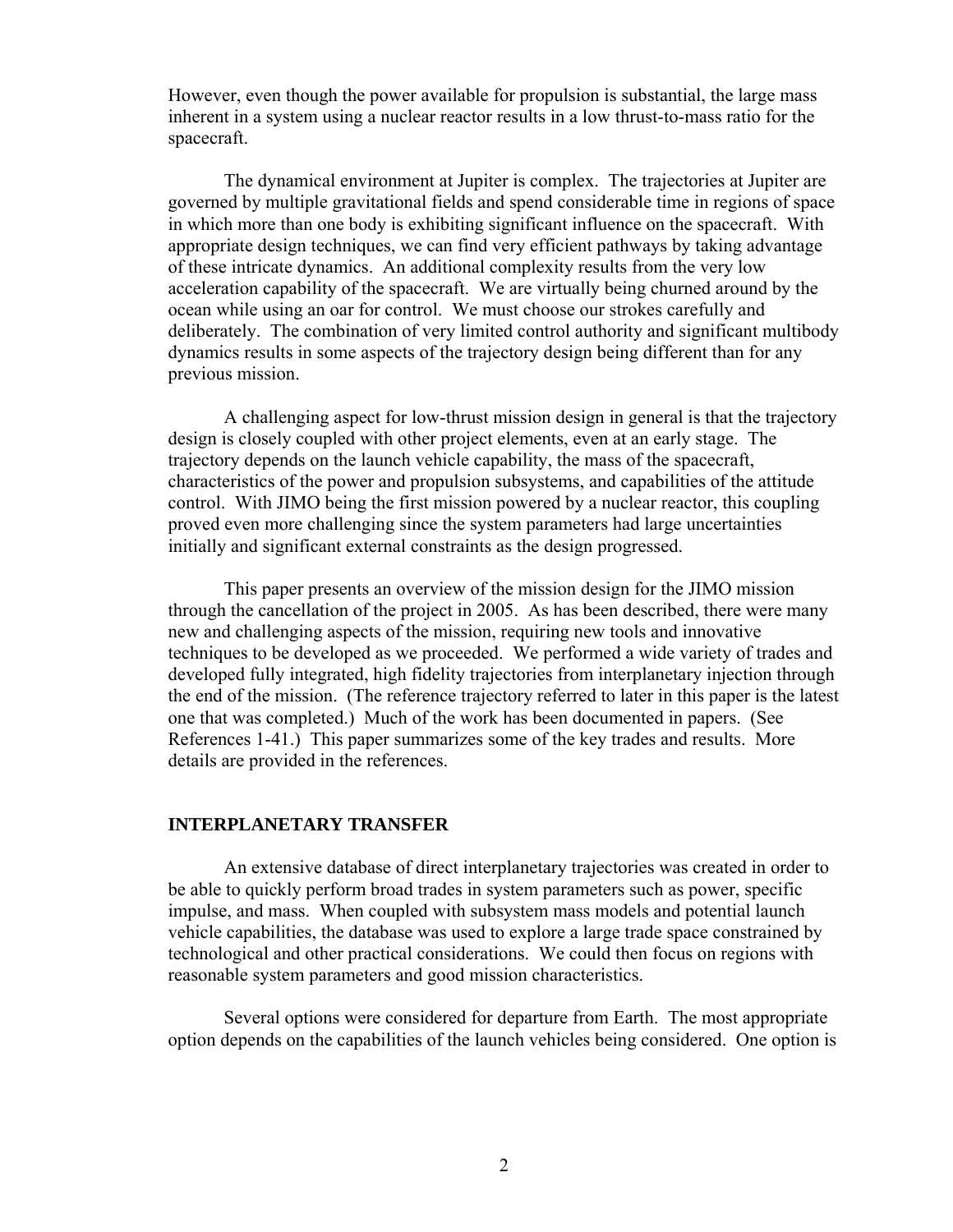to launch into an orbit about the Earth and use electric propulsion to gain energy and escape the Earth. Another option is to use the launch vehicle or a chemical transfer stage to escape the Earth. Spiraling out with electric propulsion provides more delivered mass or requires less launch vehicle capability but typically has a longer flight time. The project decided early on to escape the Earth using a chemical propulsion system. The requirement on arrival date forced a flight time that would have been difficult to meet with a spiral out option.

The project also had a guideline that JIMO would not require a significant new launch vehicle development. We baselined a launch vehicle that was a reasonable evolution from current launch vehicles, although we had to consider many different options. Using a chemical system to escape the Earth and relying on launch vehicle capability not much beyond the current level led to a scenario with three launches: one launch for the fully fueled JIMO spacecraft and two launches for two chemical propulsion transfer stages. The three vehicles would rendezvous and mate in low Earth orbit.

 The reference interplanetary trajectory is a direct trajectory with no planetary gravity assists (Figure 1).<sup>32</sup> We performed an extensive analysis of a variety of gravity assist options with Earth, Venus, and Mars.<sup>11,23,24</sup> Results of one of these analyses are shown in Figure 2. The solid black line in Figure 2 is the direct case with optimized launch energy. All the other cases include at least one planetary gravity assist. There are many gravity assist options that both increase the delivered mass and decrease the flight time. Some of the Earth gravity assist options are particularly interesting because they are among the best performers and provide consistent performance at regular intervals of launch opportunities.



**Figure 1 Reference Interplanetary Trajectory and Jupiter Arrival**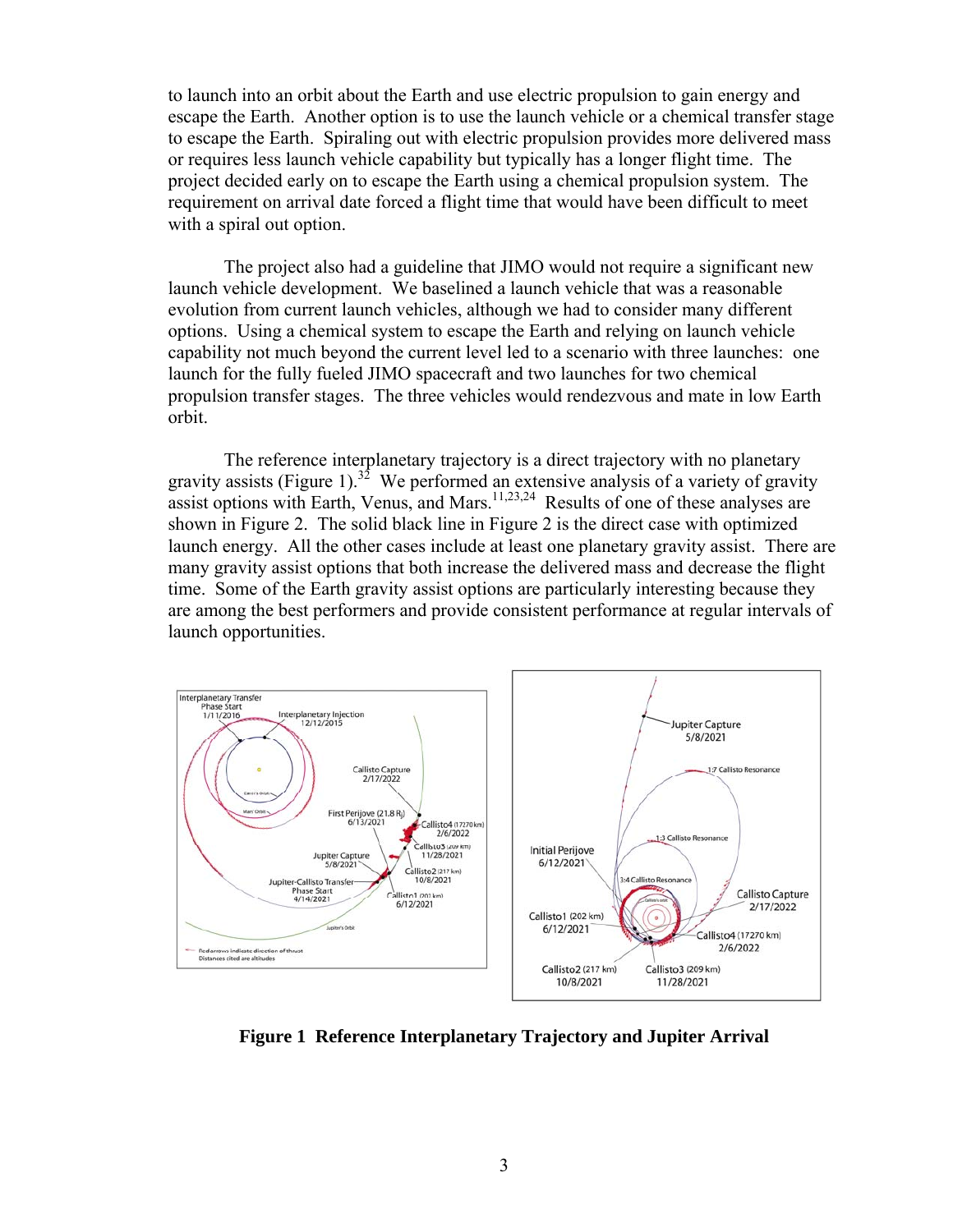

**Figure 2 Gravity Assist Trajectories** 

 The injection period for the reference trajectory can be quite long without sacrificing significant performance. For example, the injection period is potentially as long as 84 days at the cost of 0.3% of delivered mass to Jupiter. If we were to allow slightly longer transfer times for backup injection opportunities, the injection period could be extended indefinitely at a reasonable cost in performance. The mission is also extremely robust to injection vehicle delivery dispersions.<sup>33</sup>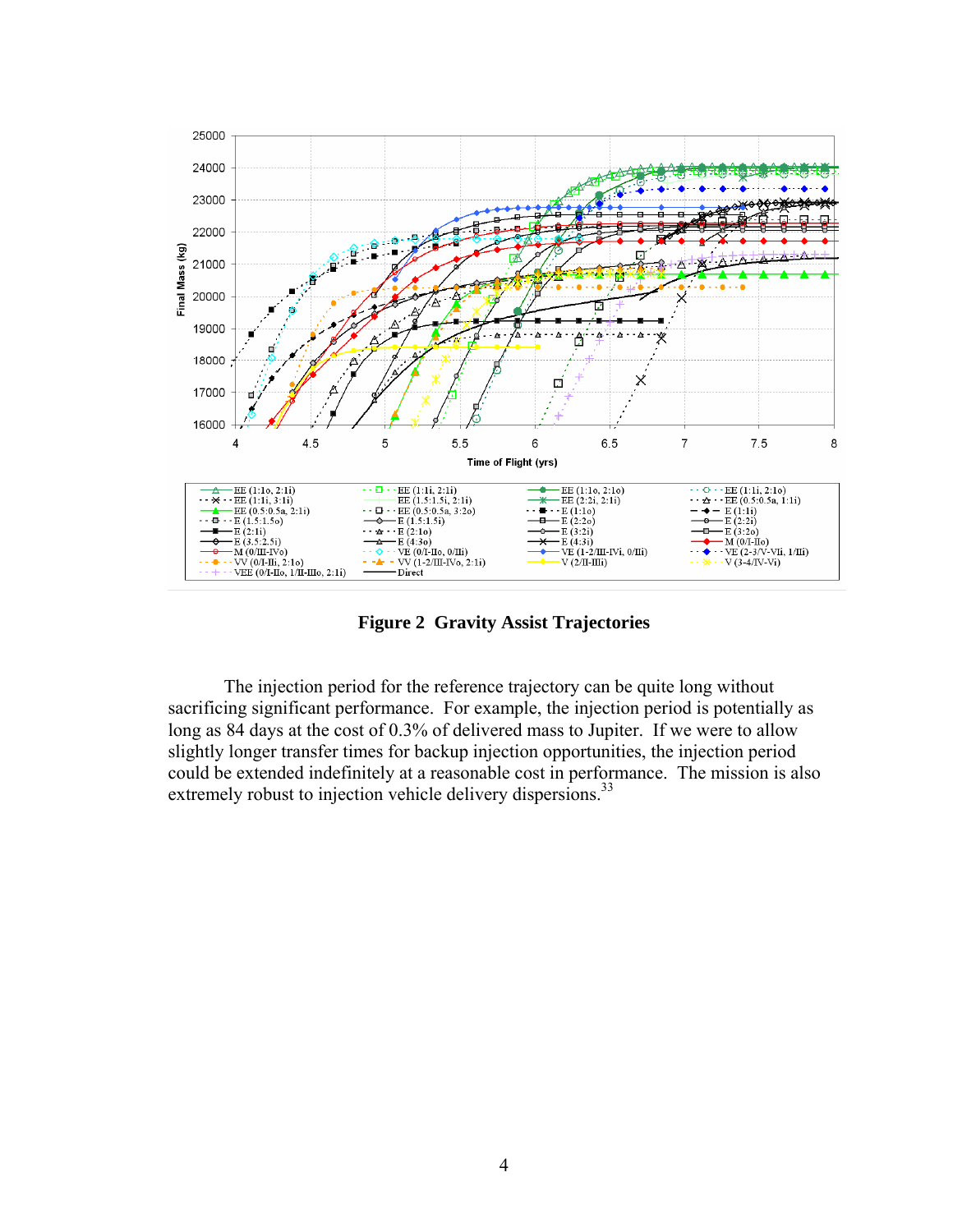#### **TRAJECTORY NEAR JUPITER**

 The reference trajectory flies by Callisto on the initial approach to Jupiter and uses additional Callisto gravity assists prior to capture at Callisto (Figure 1). These gravity assists reduce the required propellant for this phase of the mission by about 80% and also decrease the flight time. We analyzed using Ganymede for gravity assists prior to capture at Callisto, but the results showed that Ganymede did not help when Callisto was to be the first moon orbited.

 The reference trajectory orbits Callisto, Ganymede, and Europa, in that order. We also analyzed orbiting Europa first, then Ganymede, then Callisto. The delivered mass performance was very similar between the two cases. The Callisto first case has a slightly shorter flight time and lower radiation – potentially much lower radiation depending on the end-of-mission orbit.

 Capturing at a body using low-thrust propulsion is different than for high-thrust missions. The reduction in orbital energy is necessarily slower; hence, a substantial amount of time is spent in a transition region between escaped from the moon and captured at the moon. During this transition, the multibody effects are significant, and in many cases an uncontrolled spacecraft would impact in a matter of days (Figures 3 and 4). This was particularly true when we tried to capture directly into near-polar inclination orbits. We did find very stable near-equatorial, retrograde orbits that we could capture into, but to avoid the unstable regions, we had to change the inclination at relatively low altitudes which is very costly in terms of propellant and flight time. At Callisto and Ganymede, we could follow paths to the science orbit that would not impact for at least a couple weeks; however, this is extremely costly at Ganymede since the relatively safe region is at a much lower altitude with Ganymede being closer to Jupiter. At Europa, the relatively safe region essentially disappears within about 45 deg of the poles. With the extremely high radiation environment at Europa, the decision was made to get to the science orbit as fast as reasonably possible, allowing the uncontrolled lifetime to be very short.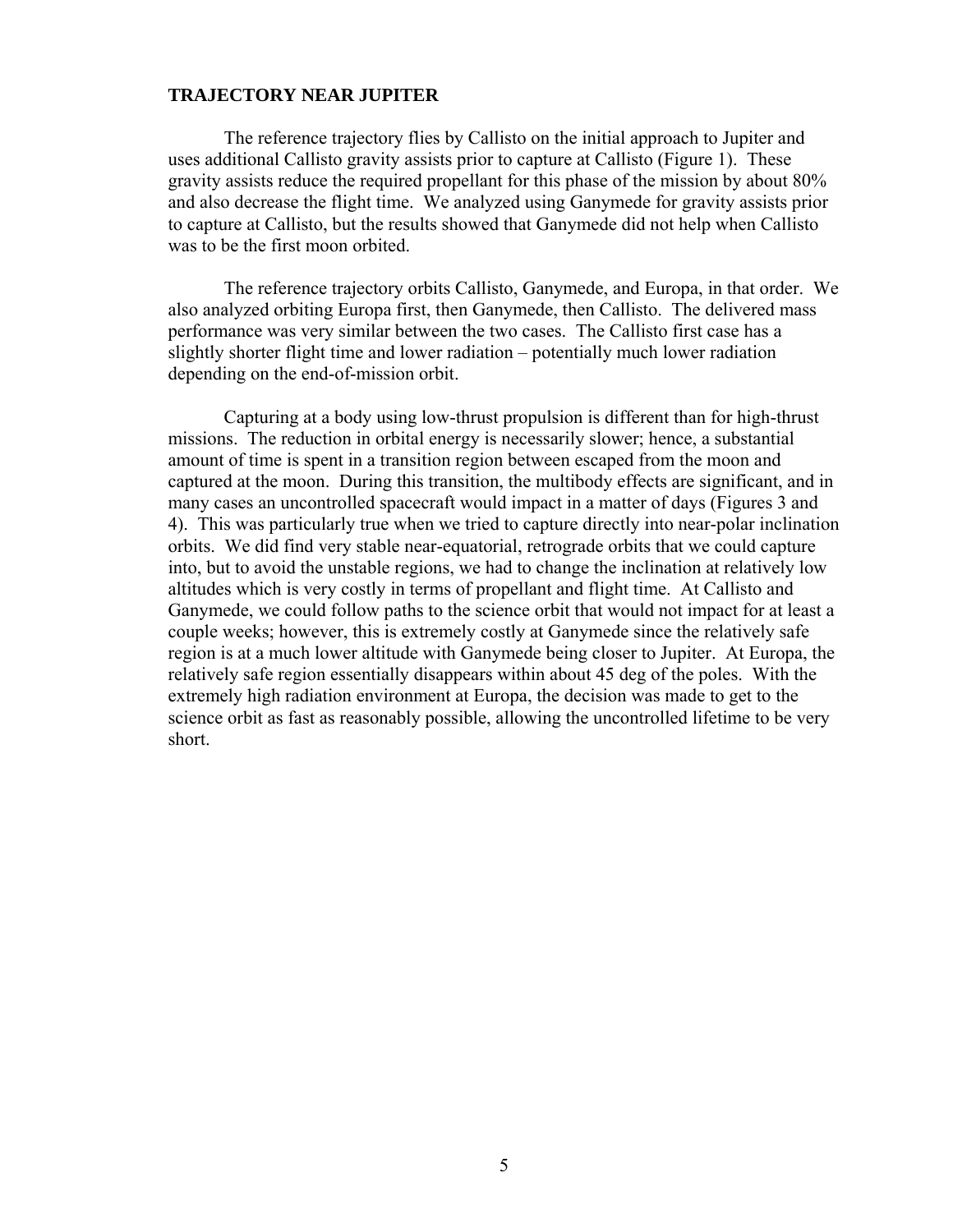

**Figure 3 Orbit Lifetime Maps for Ganymede and Callisto** 

DRO Orbit Lifetime Map For Europa



**Figure 4 Orbit Lifetime Map for Europa**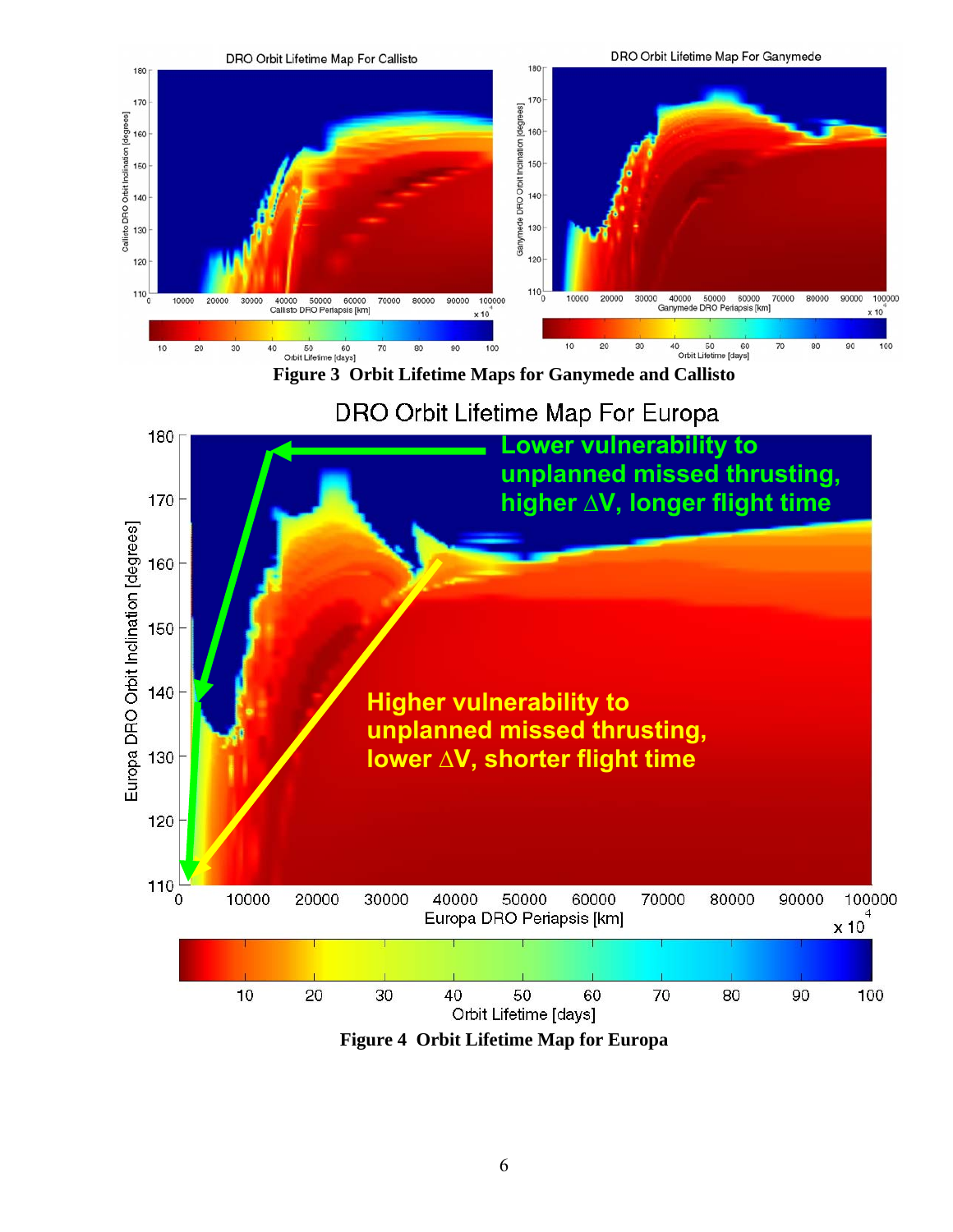We recently began exploring and discovering other types of captures that are very promising. These "manifold captures," as we referred to them, approach the moons along stable manifolds of unstable periodic orbits (of which there are many) near the moons. The manifold captures performed well in terms of propellant mass, flight time, and controllability with reasonable lifetimes.<sup>34,35</sup> These types of captures would have been explored more fully given more time. They may also be very useful for high-thrust missions.

 Overall, significant trades are available between propellant mass, flight time, and stability for a variety of capture types. The requirements on trajectory lifetimes and acceleration levels (translational and rotational) will drive the design of the captures and, hence, many other aspects of the mission.

Figure 5 illustrates the capture at Callisto and transfer down to the science orbit.



Callisto Encounters During Jupiter-Callisto Transfer

**Figure 5 Capture at Callisto and Transfer to the Science Orbit**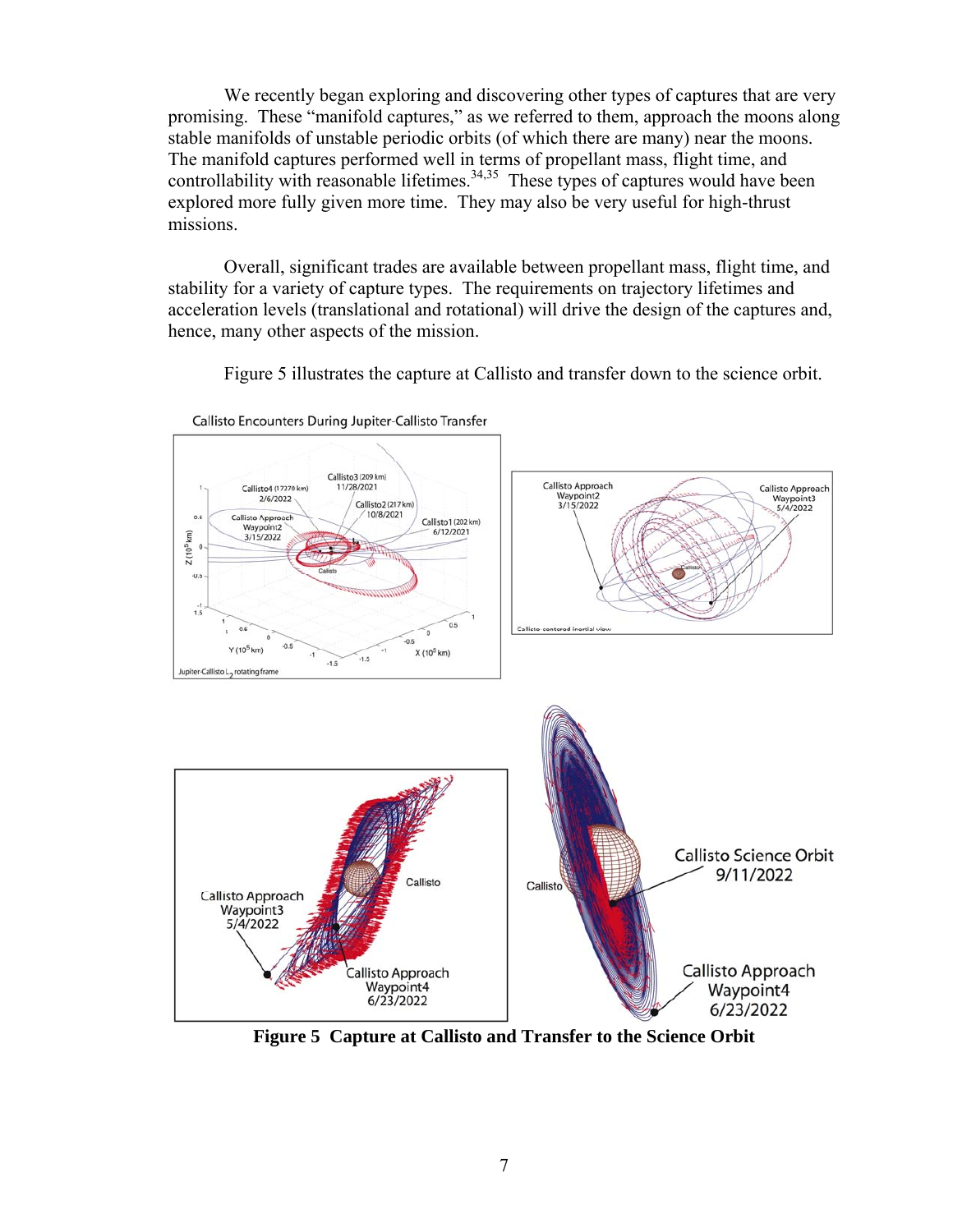The transfers between the moons take advantage of multibody effects and gravity assists to reduce the required propellant for these phases of the mission by about 80%. We explored many different types of transfers, including various combinations of resonances with the moons. The best transfers depend on the type of escapes and captures used at the moons and the available level of acceleration. The transfer from Callisto to Ganymede for the reference trajectory is shown in Figure 6.



**Figure 6 Transfer from Callisto to Ganymede**

#### **SCIENCE ORBITS**

 We knew from previous studies that low-altitude orbits around the moons with inclinations within about 45 deg of the poles are unstable due to the gravitational influence of Jupiter, that is, if left uncontrolled, they impact the moon in a relatively short time.<sup>42</sup> Since Europa is the closest to Jupiter of the icy moons and also the smallest, the time scale for this effect is the shortest at Europa with impact occurring on the order of 10s of days. The previous studies considered only a very simple gravity field for the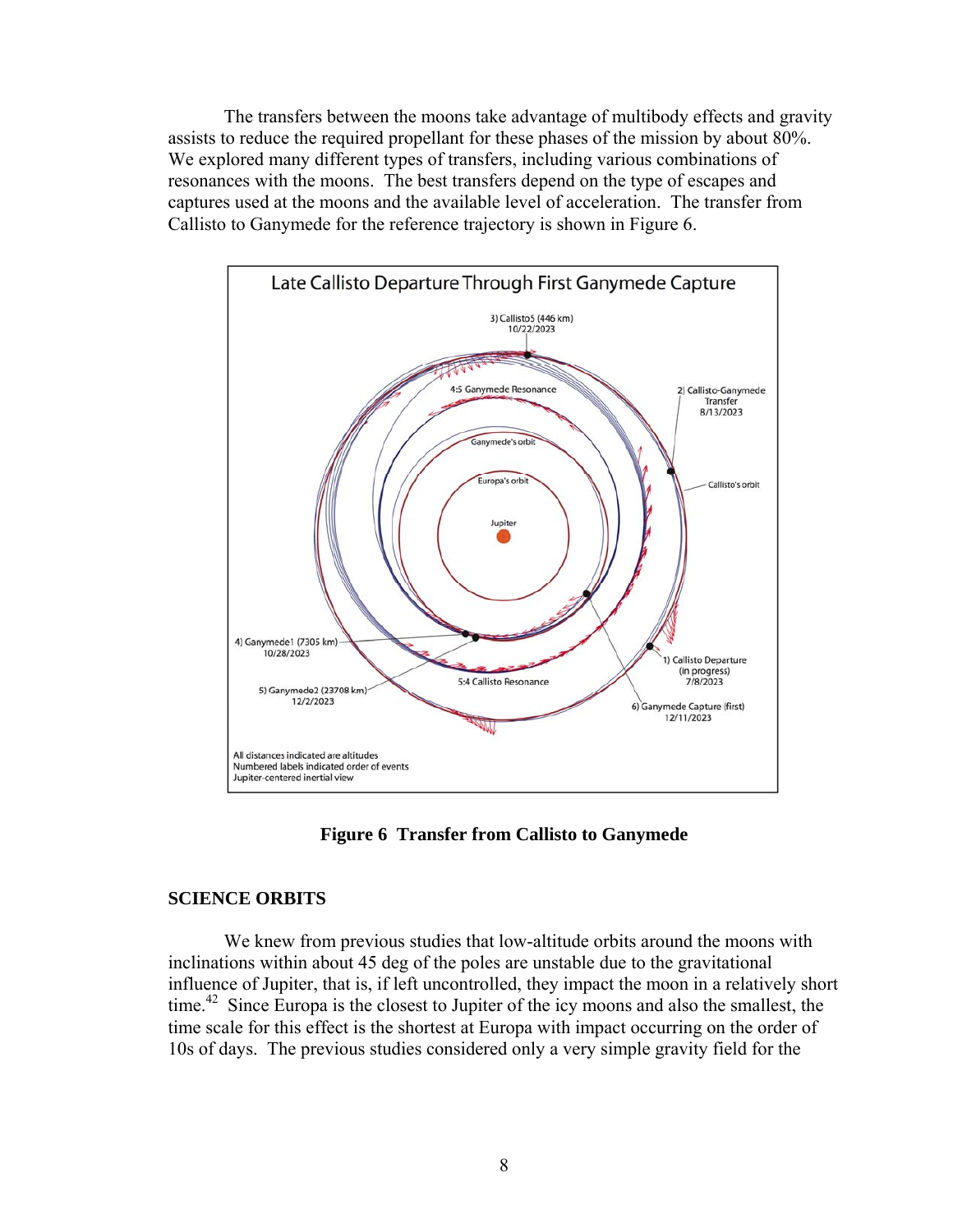moons, including only the effect of J2. When we started considering more detailed gravity fields, we discovered that higher order terms can have a significant effect on the stability of the orbits. For example, a significant value for J3 makes orbits at essentially all inclinations unstable. We did discover very special cases of near polar "frozen orbits" that have relatively long lifetimes,  $^{28}$  but the exact orbital conditions for these orbits depend on the details of the gravity field which we won't know until we have been at the moon for awhile.

 Stability of the orbits also has a direct effect on the science orbit maintenance and, hence, the orbit determination. A trade exists between the frequency and total delta-V required for the maintenance maneuvers, with smaller, more frequent maneuvers potentially resulting in less ∆V overall. Lower total ∆V results in less total time interruption to the science, but the more frequent maneuvers may significantly degrade the orbit determination. So the selection of the precise elements for the science orbits and the orbit maintenance strategy are still unclear.

 The mission ends with the spacecraft in the science orbit at Europa. We explored options for transferring to orbits that do not impact Europa for an extended duration (> 1000 years), but the transfers require more propellant and more time in the high radiation environment at Jupiter.

#### **CONCLUSION**

 Designing the ambitious JIMO mission presented many interesting and new challenges. The spacecraft configuration and parameters placed severe constraints on the mission design, including a low thrust-to-mass ratio. The dynamical environment at Jupiter is complex, and the radiation environment is harsh. Even with all of these constraints and challenges, we were able to meet all of the high-level mission design requirements placed on JIMO.

 A tremendous amount of innovative work was completed over the past three years. Many new tools and trajectory design techniques were developed and could play an important role when we return to seriously considering reactor powered missions of exploration. In addition, much of this work also applies to other types of missions, including low-thrust missions in a multi-body environment (e.g., the Earth-Moon system) or even high-thrust missions to any massive moon (e.g., Europa).

#### **ACKNOWLEDGMENT**

 The author would like to thank the entire JIMO Mission Design Team for their tremendous efforts and innovation. This work was performed at the Jet Propulsion Laboratory, California Institute of Technology, under a contract with the National Aeronautics and Space Administration.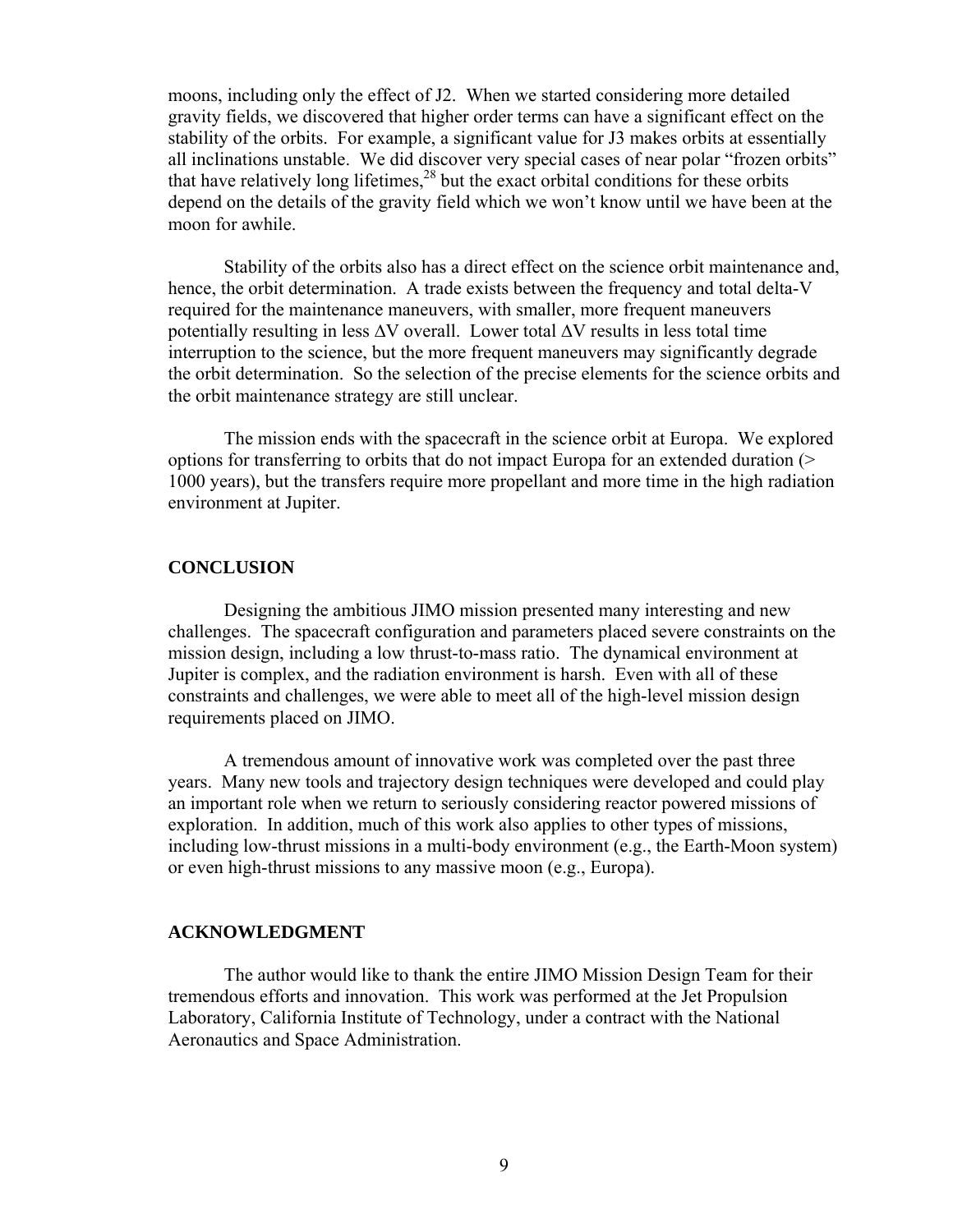#### **REFERENCES**

- 1. Whiffen, Gregory J., "An Investigation of a Jupiter Galilean Moon Orbiter Trajectory," AAS/AIAA Astrodynamics Specialist Conference, AAS 03-544, Big Sky, Montana, August 3-7, 2003.
- 2. Petropoulos, Anastassios E., "Simple Control Laws for Low-Thrust Orbit Transfers," AAS/AIAA Astrodynamics Specialist Conference, AAS 03-630, Big Sky, Montana, August 3-7, 2003.
- 3. Anderson, Rodney L., Lo, Martin W., and Born, George H., "Application of Local Lyapunov Exponents to Maneuver Design and Navigation in the Three-Body Problem," AAS/AIAA Astrodynamics Specialist Conference, AAS 03-569, Big Sky, Montana, August 3-7, 2003.
- 4. Paskowitz, Marci E., and Scheeres, Daniel J., "Orbit Mechanics about Planetary Satellites," AAS/AIAA Space Flight Mechanics Conference, AAS 04-244, Maui, Hawaii, February 8-12, 2004.
- 5. Lo, Martin W., Anderson, Rodney L., Whiffen, Gregory J., and Romans, Larry J., "The Role of Invariant Manifolds in Low Thrust Trajectory Design," AAS/AIAA Space Flight Mechanics Conference, AAS 04-288, Maui, Hawaii, February 8-12, 2004.
- 6. Villac, Benjamin F., and Scheeres, Daniel J., "A Simple Algorithm to Compute Hyperbolic Invariant Manifolds near  $L_1$  and  $L_2$ ," AAS/AIAA Space Flight Mechanics Conference, AAS 04-243, Maui, Hawaii, February 8-12, 2004.
- 7. Paskowitz, Marci E., and Scheeres, Daniel J., "Identifying Safe Zones for Planetary Satellite Orbiters," AIAA/AAS Astrodynamics Specialist Conference, AIAA 2004- 4862, Providence, Rhode Island, August 16-19, 2004.
- 8. Anderson, Rodney L., and Lo, Martin W., "The Role of Invariant Manifolds in Low Thrust Trajectory Design (Part II)," AIAA/AAS Astrodynamics Specialist Conference, AIAA 2004-5305, Providence, Rhode Island, August 16-19, 2004.
- 9. Petropoulos, Anastassios E., "Low-Thrust Orbit Transfers Using Candidate Lyapunov Functions with a Mechanism for Coasting," AIAA/AAS Astrodynamics Specialist Conference, AIAA 2004-5089, Providence, Rhode Island, August 16-19, 2004.
- 10. Lam, Try, and Whiffen, Gregory J., "Exploration of Distant Retrograde Orbits Around Europa," AAS/AIAA Space Flight Mechanics Meeting, AAS 05-110, Copper Mountain, Colorado, January 23-27, 2005.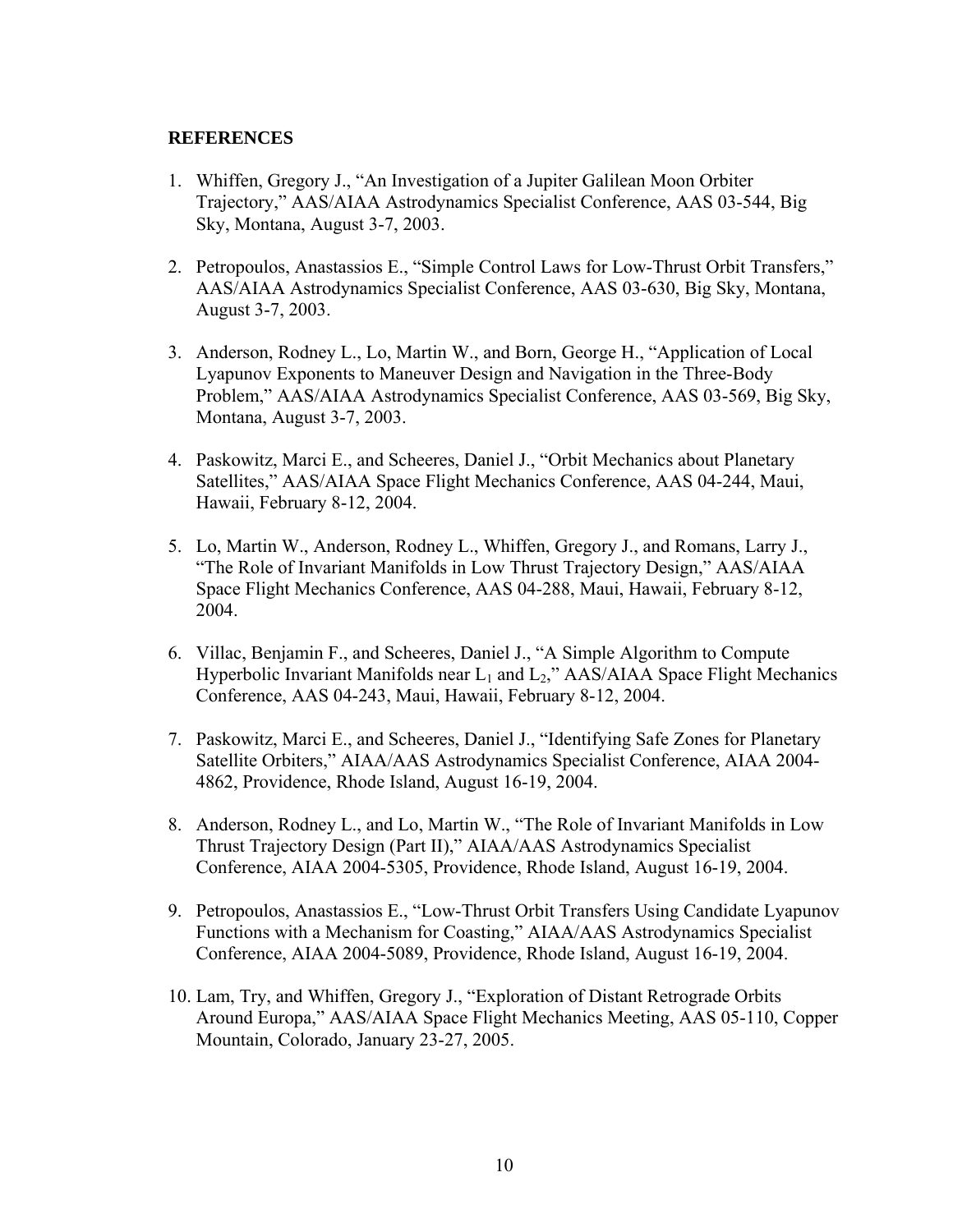- 11. Parcher, Daniel W., and Sims, Jon A., "Venus and Mars Gravity-Assist Trajectories to Jupiter Using Nuclear Electric Propulsion," AAS/AIAA Space Flight Mechanics Meeting, AAS 05-112, Copper Mountain, Colorado, January 23-27, 2005.
- 12. Villac, Benjamin F., and Aiello, John J., "Mapping Long-Term Stability Regions Using the Fast Lyapunov Indicator," AAS/AIAA Space Flight Mechanics Meeting, AAS 05-188, Copper Mountain, Colorado, January 23-27, 2005.
- 13. von Kirchbach, Carlo, Zheng, Huan, Aristoff, Jeffrey, Kavanagh, Jonathan, Villac, Benjamin F., and Lo, Martin W., "Trajectories Leaving a Sphere in the Restricted 3- Body Problem," AAS/AIAA Space Flight Mechanics Meeting, AAS 05-221, Copper Mountain, Colorado, January 23-27, 2005.
- 14. Paskowitz, Marci E., and Scheeres, Daniel J., "Orbit Mechanics about Planetary Satellites Including Higher Order Gravity Fields," AAS/AIAA Space Flight Mechanics Meeting, AAS 05-190, Copper Mountain, Colorado, January 23-27, 2005.
- 15. Petropoulos, Anastassios E., "Refinements to the Q-Law for Low-Thrust Orbit Transfers," AAS/AIAA Space Flight Mechanics Meeting, AAS 05-162, Copper Mountain, Colorado, January 23-27, 2005.
- 16. Anderson, Rodney L., and Lo, Martin W., "Virtual Exploration by Computing Global Families of Trajectories with Supercomputers," AAS/AIAA Spaceflight Mechanics Conference, AAS 05-220, Copper Mountain, Colorado, January 23-27, 2005.
- 17. Lee, Seungwon, von Allmen, Paul, Fink, Wolfgang, Petropoulos, Anastassios E., and Terrile, Richard J., "Design and Optimization of Low-Thrust Orbit Transfers," IEEE Aerospace Conference, Paper 2.1202, Big Sky, Montana, March 5-12, 2005.
- 18. Lee, Seungwon, von Allmen, Paul, Fink, Wolfgang, Petropoulos, Anastassios E., and Terrile, Richard J., "Comparison of Multi-Objective Genetic Algorithms in Optimizing Q-Law Low-Thrust Orbit Transfers," Genetic and Evolutionary Computation Conference, Paper LBP-48, Washington, DC, June 25-29, 2005.
- 19. Petropoulos, Anastassios E., and Lee, Seungwon, "Optimization of Low-Thrust Orbit Transfers Using the Q-law for the Initial Guess," AAS/AIAA Astrodynamics Specialist Conference, AAS 05-392, Lake Tahoe, California, August 7-11, 2005.
- 20. Lee, Seungwon, Petropoulos, Anastassios E., and von Allmen, Paul, "Low-Thrust Orbit Transfer Optimization with Refined Q-Law and Multi-Objective Genetic Algorithm," AAS/AIAA Astrodynamics Specialist Conference, AAS 05-393, Lake Tahoe, California, August 7-11, 2005.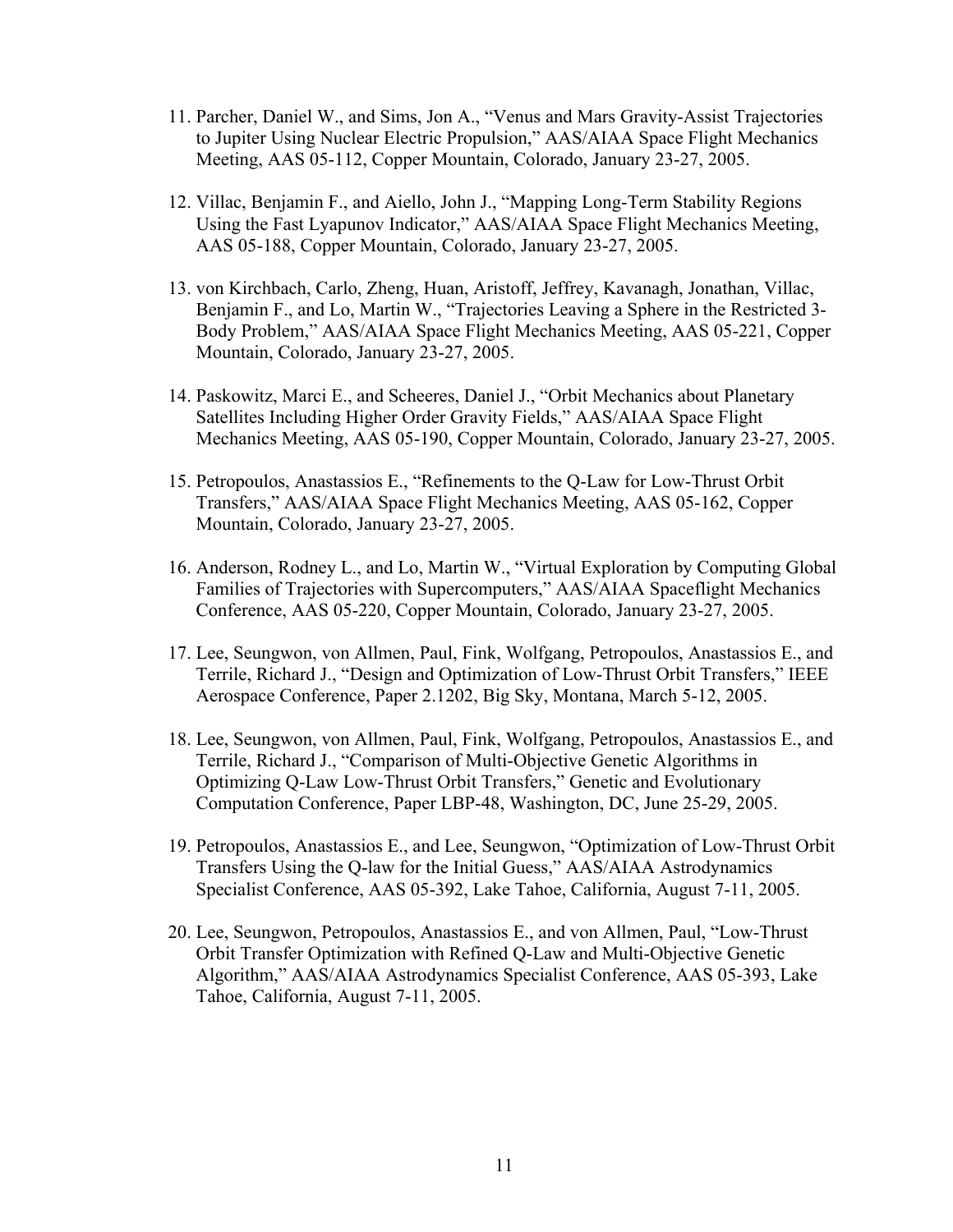- 21. Russell, Ryan P., "Global Search for Planar and Three-Dimensional Periodic Orbits near Europa," AAS/AIAA Astrodynamics Specialist Conference, AAS 05-290, Lake Tahoe, California, August 7-11, 2005.
- 22. Lara, Martin, Russell, Ryan P., and Villac, Benjamin F., "On Parking Solutions around Europa," AAS/AIAA Astrodynamics Specialist Conference, AAS 05-384, Lake Tahoe, California, August 7-11, 2005.
- 23. Parcher, Daniel W., and Sims, Jon A., "Earth Gravity-Assist Trajectories to Jupiter Using Nuclear Electric Propulsion," AAS/AIAA Astrodynamics Specialist Conference, AAS 05-397, Lake Tahoe, California, August 7-11, 2005.
- 24. Parcher, Daniel W., and Sims, Jon A., "Gravity-Assist Trajectories to Jupiter Using Nuclear Electric Propulsion," AAS/AIAA Astrodynamics Specialist Conference, AAS 05-398, Lake Tahoe, California, August 7-11, 2005.
- 25. Aiello, John J., "Numerical Investigation of Mapping Orbits about Jupiter's Icy Moons," AAS/AIAA Astrodynamics Specialist Conference, AAS 05-377, Lake Tahoe, California, August 7-11, 2005.
- 26. Villac, Benjamin F., and Lara, Martin, "Stability Maps, Global Dynamics and Transfers," AAS/AIAA Astrodynamics Specialist Conference, AAS 05-378, Lake Tahoe, California, August 7-11, 2005.
- 27. Hirani, Anil N., and Lo, Martin W., "Surface Structure of an Invariant Manifold of a Halo Orbit," AAS/AIAA Astrodynamics Specialist Conference, AAS 05-379, Lake Tahoe, California, August 7-11, 2005.
- 28. Paskowitz, Marci E., and Scheeres, Daniel J., "Transient Behavior of Planetary Satellite Orbiters, AAS/AIAA Astrodynamics Specialist Conference, AAS 05-358, Lake Tahoe, California, August 7-11, 2005.
- 29. Park, Ryan S., and Scheeres, Daniel J., "Nonlinear Mapping of Gaussian State Uncertainties: Theory and Applications to Spacecraft Control and Navigation," AAS/AIAA Astrodynamics Specialist Conference, AAS 05-404, Lake Tahoe, California, August 7-11, 2005.
- 30. Aiello, John J., "Mapping Orbits for Europa," AAS 37th Annual Meeting of the Division of Planetary Sciences, Paper 58.01, Cambridge, England, September 4-9, 2005; also, Bulletin of the American Astronomical Society, 37, 751, 2005.
- 31. Sims, Jon A., "Jupiter Icy Moons Orbiter Mission Design Overview," AAS/AIAA Space Flight Mechanics Meeting, AAS 06-185, Tampa, Florida, January 22-26, 2006.